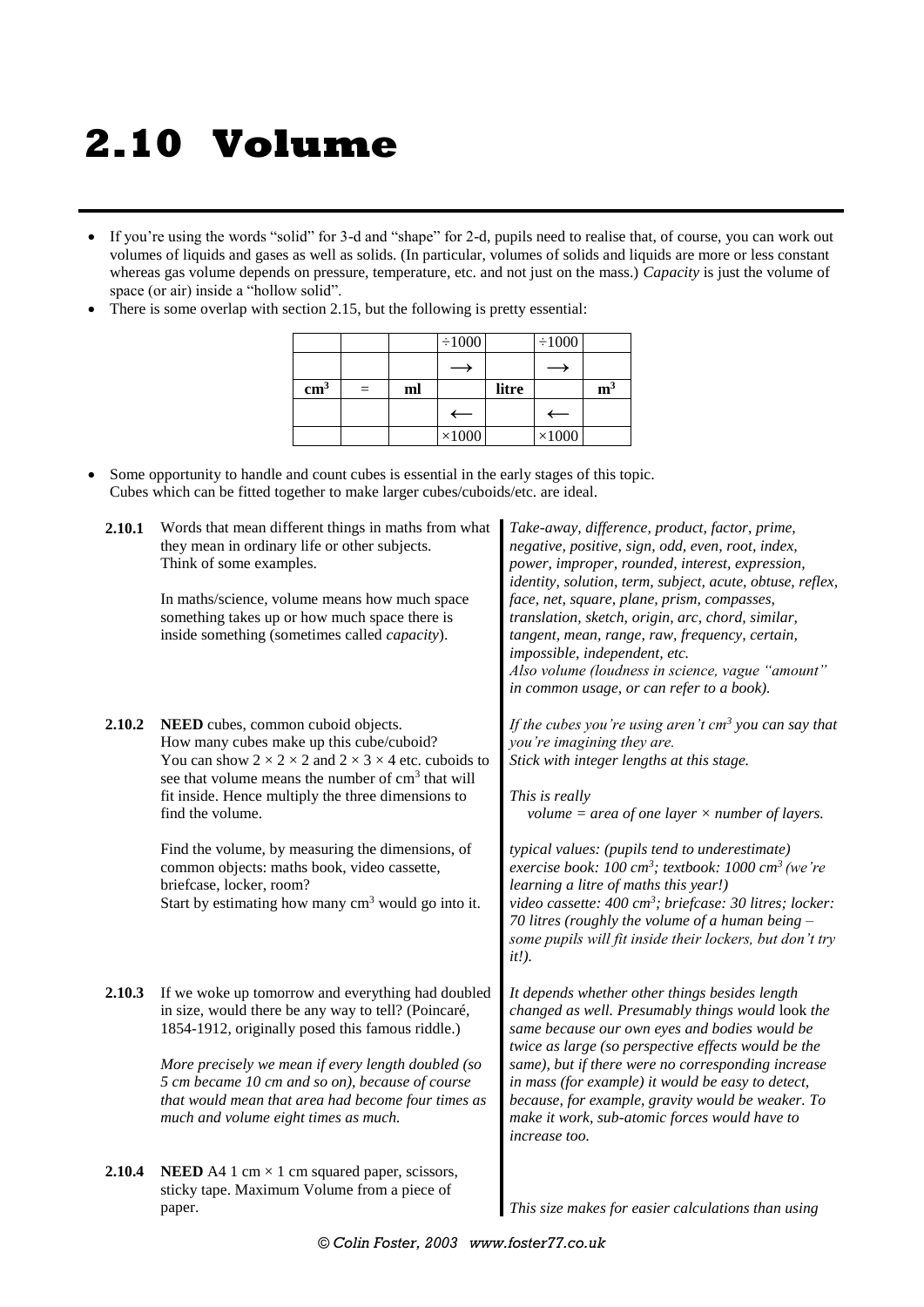Cut out an 18 cm by 24 cm rectangle from a sheet of A4 paper.

We want to make an open box (no lid) out of this

paper that has the maximum possible volume. We'll cut out squares from each corner and see what is the maximum volume we can get.

(Imagine you were collecting sweets in it from a big boxful at the front of the room!)



(diagram not to scale)

Start by cutting off 1 cm  $\times$  1 cm squares from each of the four corners. Fold up the sides to make a very shallow box.

*Making a cone out of the paper would probably give a smaller volume. (If you cut out a quadrant of radius 18 cm you could roll this up into a cone of slant height 18 cm and base radius*  $18 \div 4 = 4.5$  *cm, so the volume would be about 350 cm<sup>3</sup> .)*

## **2.10.5 NEED** interlocking cubes.

Minimum Surface Area for a given Volume (the above problem in reverse).

This could be introduced as the problem of wrapping up a number of identical cubes so as to use the minimum amount of wrapping paper. "What's the best shape for a packet of sugar lumps?" would be a more open-ended problem.

Think of a situation where maximum or minimum surface area is important.

*Keeping warm (huddle up – minimise surface area); getting a sun-tan (spread out – maximise surface area).*

*Surface tension causes soap bubbles to minimise their surface area (pupils may have seen a demonstration in Science).*

*Lungs have a very large surface area (over 100 m<sup>2</sup> ) because that's where oxygen is absorbed. Granulated sugar dissolves faster than sugar lumps because the water molecules have more exposed sugar to bump into.*

**2.10.6** Length comparisons versus volume comparisons. People often choose length comparisons to make something seem a lot and volume comparisons to make something not seem that much.

> How many 10 p coins would you need to make a pile all the way to the top of Mount Everest (8800 m)? Assume each coin is 1 mm thick.

*actual A4 size.*

*Let x cm be the length of the side of the square cut off. Then we get the following results:*

| x   | dimensions of box             | volume $(cm3)$ |
|-----|-------------------------------|----------------|
|     | $16 \times 22 \times 1$       | 352            |
|     | $14 \times 20 \times 2$       | 560            |
| 3   | $12 \times 18 \times 3$       | 648            |
|     | $10 \times 16 \times 4$       | 640            |
| 3.4 | $11.2 \times 17.2 \times 3.4$ | 655            |

*Could plot a graph of volume against x , but you can see from the numbers that the maximum is between 2*  and 4. Trial and improvement gives  $x = 3.4$  cm (1) *dp).*

*It's possible to get the same answer using calculus:* 

 $V = x(24 - 2x)(18 - 2x) = 4x^3 - 84x^2 + 432x$ , so *differentiating,*

 $\frac{dV}{dx} = 12x^2 - 168x + 432 = 0$  *for stationary points,* 

and solving this quadratic gives  $x = 3.4$  as the only solution in the range  $0 < x < 9$ .

*The surface area of a solid is the area of its net (excluding any "tabs"), if it has one. (A sphere has a surface area although it has no net.)*

*"Best" would mean not just the minimum amount of cardboard; you'd have to consider how the packet would look, how easy it would be to fit the design and details on the packet, how stable it would be, etc.*

*The minimum surface area is obtained when the cubes make a solid that is nearest to a cube in shape (see below).*

| no. of<br>cubes | max surface<br>area          | min surface<br>area        |
|-----------------|------------------------------|----------------------------|
| 24              | $1 \times 1 \times 24$ : 98  | $2 \times 3 \times 4$ : 52 |
| 27              | $1 \times 1 \times 27$ : 110 | $3 \times 3 \times 3$ : 54 |
| 48              | $1 \times 1 \times 48$ : 194 | $3 \times 4 \times 4$ : 80 |
| 64              | $1 \times 1 \times 64$ : 258 | $4 \times 4 \times 4$ : 96 |

*Maximum surface area comes from arranging the cubes in a long line ( a prism with cross-section 1 × 1). In fact, it doesn't affect the surface area if the "line" has bends in it, but then the solid isn't a simple cuboid any more.*

*In general, for n cubes, the maximum surface area*   $= 4n + 2.$ 

*There are issues here of misleading statistics.*

*© Colin Foster, 2003 www.foster77.co.uk Answer:*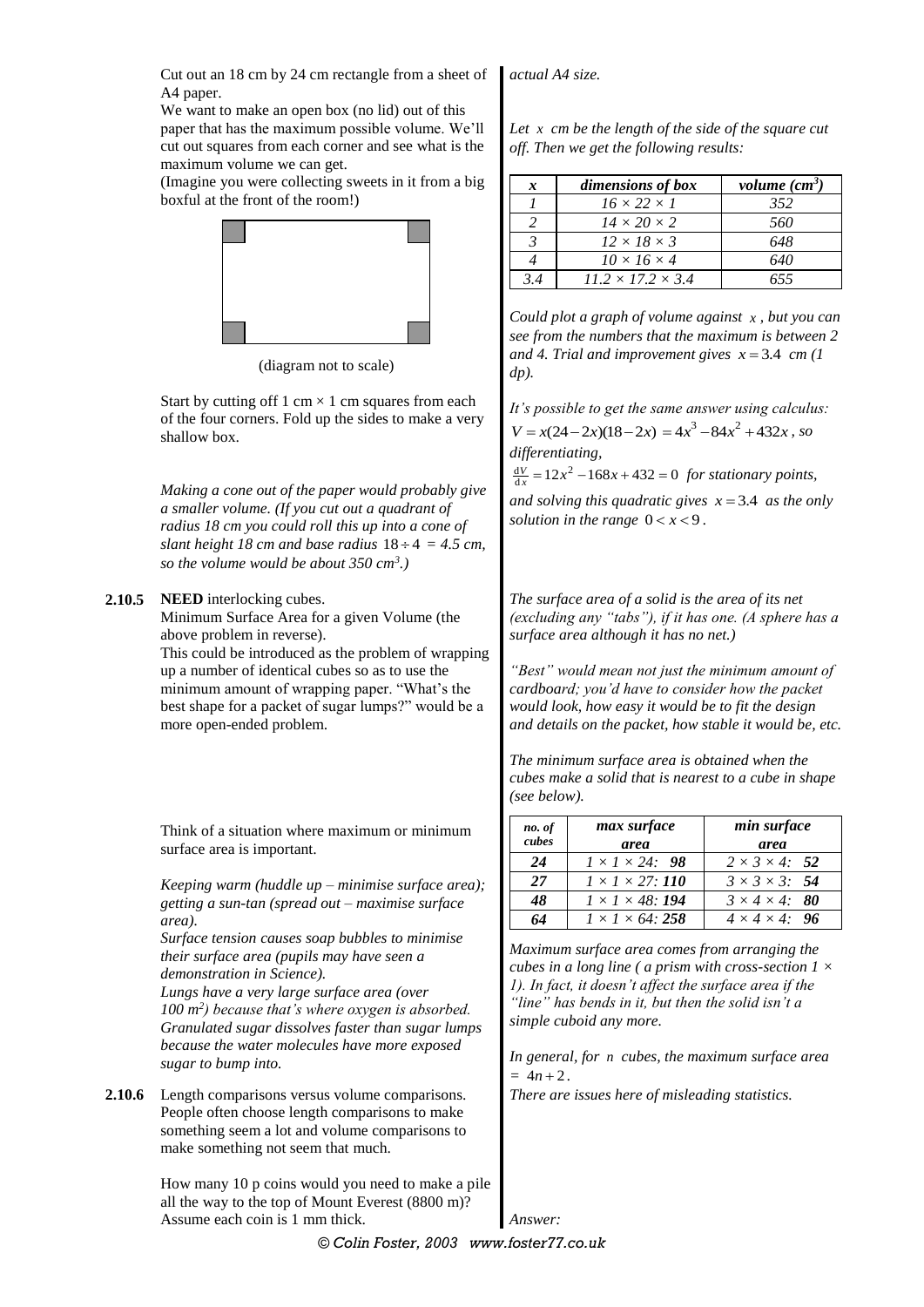|        | How big a container would you need to put them in?                                                                                                                                                                                                                                                                                                                                                                                                                                                                                                    | $\frac{8800}{10^{-3}} = 8.8 \times 10^6$ coins (= £ 880 000).                                                                                                                                                                                                                                                                                                                                                                                                                                                                                                                                                              |
|--------|-------------------------------------------------------------------------------------------------------------------------------------------------------------------------------------------------------------------------------------------------------------------------------------------------------------------------------------------------------------------------------------------------------------------------------------------------------------------------------------------------------------------------------------------------------|----------------------------------------------------------------------------------------------------------------------------------------------------------------------------------------------------------------------------------------------------------------------------------------------------------------------------------------------------------------------------------------------------------------------------------------------------------------------------------------------------------------------------------------------------------------------------------------------------------------------------|
|        | You can do a similar thing with people.<br>If you lined up all the people in the world end to end,<br>how far would they stretch?<br>(Assume that they are lying down end-to-end.)                                                                                                                                                                                                                                                                                                                                                                    | Each 10 p coin would fit inside a cuboid box 1 mm $\times$<br>25 mm $\times$ 25 mm, which is a volume of<br>$(1 \times 10^{-3}) \times (25 \times 10^{-3}) \times (25 \times 10^{-3}) = 6.25 \times 10^{-7}$ m <sup>3</sup> .<br>So all of these coins will take up only<br>$(8.8 \times 10^6) \times (6.25 \times 10^{-7}) = 5.5$ m <sup>3</sup> ; <i>i.e.</i> a cube box<br>with sides $1.75$ m (not that big).<br>Assuming that there are about $6.5 \times 10^9$ people in                                                                                                                                             |
|        | What if you put each person in a room 5 m by 5 m<br>by 5 m? How much space would they all take up?                                                                                                                                                                                                                                                                                                                                                                                                                                                    | the world, and taking an average height of<br>2 m, the distance would be $(6.5 \times 10^{9}) \times 2 = 1.3 \times 10^{10}$<br>m.<br>The average distance to the moon is about<br>$4 \times 10^8$ m, so this is $\frac{1.3 \times 10^{10}}{4 \times 10^8}$ = 32.5, so they would<br>stretch to the moon and back 16 times.                                                                                                                                                                                                                                                                                                |
|        |                                                                                                                                                                                                                                                                                                                                                                                                                                                                                                                                                       | Each room would have a volume of $5 \times 5 \times 5 = 125$<br>$m^3$ , so for 6.5×10 <sup>9</sup> people we would need<br>$(6.5 \times 10^{9}) \times 125 = 8.1 \times 10^{11}$ m <sup>3</sup> .<br>This is a cube box with sides of length about<br>$\sqrt[3]{8.1 \times 10^{11}}$ = 9.3 km.<br>So a box about 10 km $\times$ 10 km $\times$ 10 km (not that big)<br>could contain rooms for all the people in the world!                                                                                                                                                                                                |
| 2.10.7 | If all the ice in the Antarctic were to melt, how much<br>higher would the oceans rise?                                                                                                                                                                                                                                                                                                                                                                                                                                                               | Answer:<br>If it all melted, the rise would be about $\frac{3\times10^8}{5\times10^9}$ = 0.06<br>$km = 60 m$ .                                                                                                                                                                                                                                                                                                                                                                                                                                                                                                             |
|        | Approximate volume of glacier ice in Antarctica = $3$<br>$\times$ 10 <sup>8</sup> km <sup>3</sup> ;<br>Approximate ocean surface area<br>$= 5 \times 10^9$ km <sup>2</sup> .                                                                                                                                                                                                                                                                                                                                                                          | This ignores many important factors, such as the fact<br>that water is slightly more dense than ice and also<br>that some of the ice is underwater. (When floating<br>ice melts, the water level doesn't change.)                                                                                                                                                                                                                                                                                                                                                                                                          |
| 2.10.8 | Given that helium has a lifting power of about 1<br>gram per litre, how many fairground-type balloons<br>do you think it would take to lift an average person?<br>This value comes from the densities of helium and<br>air. 1 litre of helium has a mass of 0.18 g, whereas $1$<br>litre of air has a mass of 1.28 g. So by Archimedes'<br>principle the difference of about 0.01 N (equivalent<br>to $1$ g) is the resultant upward force.                                                                                                           | Answer:<br>We can assume that each balloon is approximately a<br>sphere with a diameter of about 30 cm. Therefore the<br>volume of helium = $\frac{4}{3}\pi r^3 = \frac{4}{3}\pi \times 15^3 = 14130$ cm <sup>3</sup> ,<br>or about 14 litres. So each balloon will lift about 14<br>g.<br>An average person of mass 70 kg would therefore<br>need about $70 \div 0.014 = 5000$ balloons (rather a<br>$lot!$ ).                                                                                                                                                                                                            |
| 2.10.9 | Comparing volume and surface area.<br>What have all these facts got in common?<br>1. Babies need blankets to keep warm.<br>2. A mouse can fall a long way and not be harmed.<br>3. If an ant were enlarged to the size of an elephant<br>it would collapse under its own weight.<br>(That's why elephants have proportionately<br>wider feet.)<br>Area scale factor of enlargement = $x^2$ ;<br>Volume scale factor = $x^3$ , and assuming constant<br>density the mass would increase by the same factor.<br>© Colin Foster, 2003 www.foster77.co.uk | Answer:<br>1. The amount of heat that human beings can store<br>is roughly proportional to their volume, but the<br>rate at which they lose heat to their<br>surroundings is roughly proportional to their<br>surface area. Being small, babies have a large<br>ratio of surface area to volume.<br>2. The amount of energy the mouse has when it hits<br>the ground is proportional to its mass (or its<br>volume) but the area of impact is proportional to<br>its surface area, so having a lot of surface area<br>for its volume (because it's small) helps.<br>3. If the linear scale factor of enlargement was $x$ , |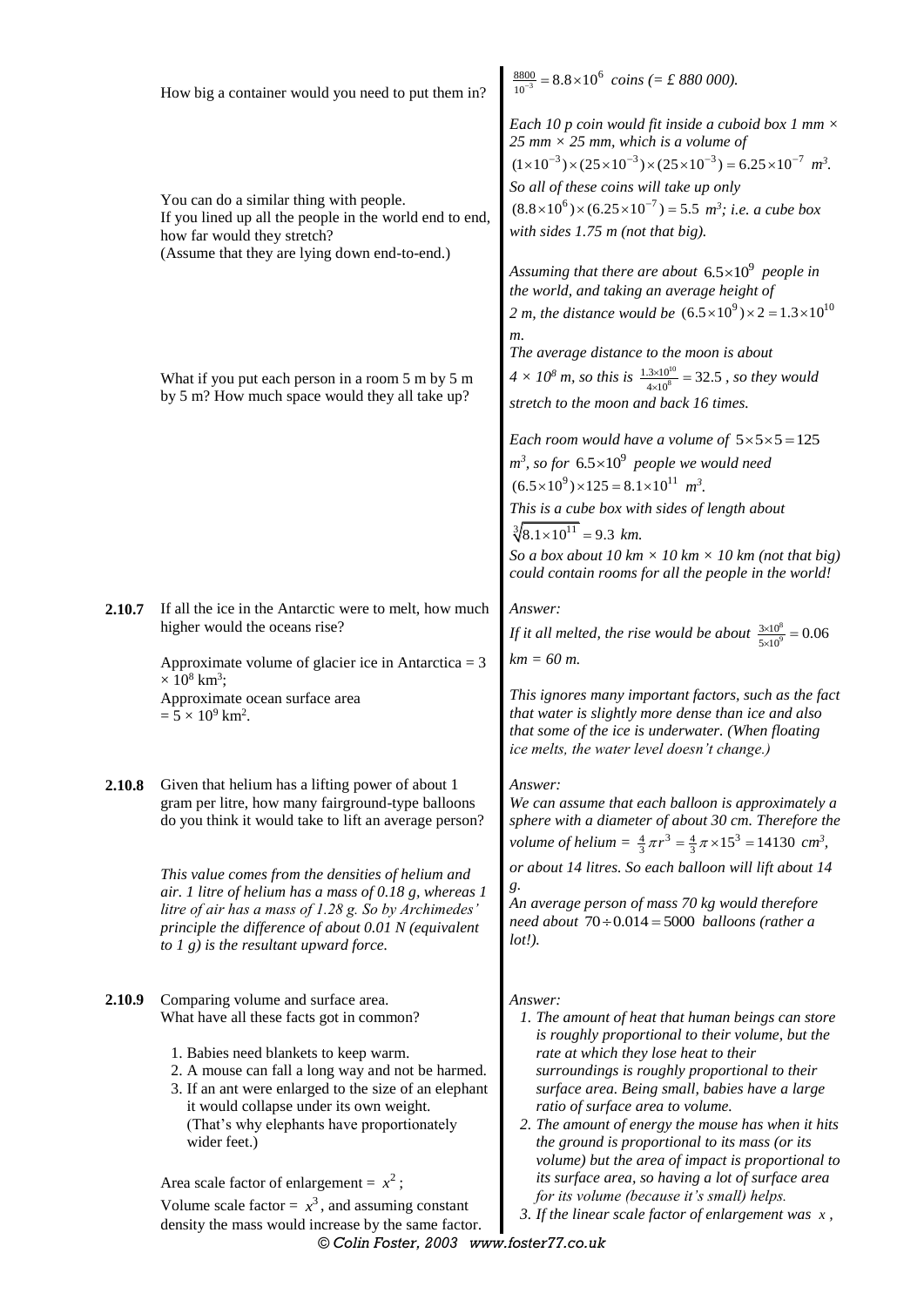|                    | (Stiletto heels damage some floors.)                                                                                                                                                                                                                                                                                                                                                                                                                                                                                                                                                                                                                                                                                                                                            | then the ant's weight would be $x^3$ times bigger,<br>but its legs would be only $x^2$ times thicker, so<br>they would buckle.<br>Pressure on the ground $=\frac{\text{weight}}{\text{surface area}}$ .                                                                                                                                                                                                                                                                                                                                                                                                                                                                                                                                                                                                                                                                                                                                                                                                    |
|--------------------|---------------------------------------------------------------------------------------------------------------------------------------------------------------------------------------------------------------------------------------------------------------------------------------------------------------------------------------------------------------------------------------------------------------------------------------------------------------------------------------------------------------------------------------------------------------------------------------------------------------------------------------------------------------------------------------------------------------------------------------------------------------------------------|------------------------------------------------------------------------------------------------------------------------------------------------------------------------------------------------------------------------------------------------------------------------------------------------------------------------------------------------------------------------------------------------------------------------------------------------------------------------------------------------------------------------------------------------------------------------------------------------------------------------------------------------------------------------------------------------------------------------------------------------------------------------------------------------------------------------------------------------------------------------------------------------------------------------------------------------------------------------------------------------------------|
| 2.10.10<br>2.10.11 | Design a bucket in the shape of a truncated cone that<br>has a volume (capacity) of 9 litres.<br>Notice in this formula that if $a = r$ we obtain<br>$V = \pi r^2 h$ , the formula for the volume of a cylinder,<br>and if $a = 0$ we obtain $V = \frac{1}{3}\pi r^2 h$ , the formula for<br>the volume of a cone, as we should.<br>Why do you think buckets are not usually cylinders?<br>Archimedes (287-212 BC) said that if you put a<br>sphere inside the smallest cylinder that it will just fit<br>into, the volume of the sphere is $\frac{2}{3}$ of the volume of<br>the cylinder.<br>Can you prove that he was right?<br>What is the relationship between the two surface<br>areas? (Assume that the cylinder has open ends.)<br>What if the ends are closed instead? | This is a standard 2 gallon bucket.<br>If the radius at the bottom of the bucket is $r$ , and the<br>radius at the top is $a$ ( $r < a$ ), and the height of the<br>bucket is $h$ , then the volume $V$ is given by<br>$V = \frac{1}{3} \pi h(r^2 + ar + a^2)$ .<br>Using values $r = 9$ cm, $a = 12$ cm and $h = 26$ cm<br>gives V just over 9000 $cm^3$ , so this would hold 9<br>litres. (Many other possibilities.)<br>Truncated cones will stack inside one another, are<br>stable and are easy to reach inside and clean.<br>Answers:<br>Let $r$ be the radius of the sphere. Then the height of<br>the cylinder will be 2r, so<br>volume of cylinder = $\pi r^2 \times 2r = 2\pi r^3$ and<br><i>volume of sphere</i> = $\frac{4}{3}\pi r^3$ ( <i>standard result</i> ) which is<br>$rac{2}{3}$ of $2\pi r^3$ .<br>surface area of cylinder = $2\pi r \times 2r = 4\pi r^2$ and<br>surface area of sphere = $4\pi r^2$ (standard result), so<br>they're equal.<br>Then, surface area of cylinder $=$ |
|                    |                                                                                                                                                                                                                                                                                                                                                                                                                                                                                                                                                                                                                                                                                                                                                                                 | $4\pi r^2 + 2\pi r^2 = 6\pi r^2$ ; i.e., 50% more than the<br>surface area of the sphere.                                                                                                                                                                                                                                                                                                                                                                                                                                                                                                                                                                                                                                                                                                                                                                                                                                                                                                                  |
| 2.10.12<br>2.10.13 | Archimedes' Principle.<br>Why do some things float and others don't?<br>Whether something will float depends both on its<br>mass (or weight) and on its shape.<br>As an object sinks into the water, the water pushes<br>upwards on it and the force upwards is equal to the<br>weight of the water the object has displaced. If the<br>object can displace water with as much weight as the<br>total weight of the object before it is completely<br>submerged then it will float.<br>Inside Faces.<br>If you make a $3 \times 4 \times 5$ cuboid from $1 \times 1 \times 1$ cubes,<br>how many faces of the cubes <i>can't</i> you see? (You're<br>allowed to turn the cuboid around to look at it.)<br>Start with a $1 \times 1$ line of cubes and build up<br>gradually.    | Small insects and objects can sit on the surface of<br>water because of surface tension, and that is a<br>different phenomenon - they're not really "floating".<br>This will happen only if the average density of the<br>object is less than the density of water<br>$(1 \text{ g/cm}^3)$ .<br>Answer:<br><i>Imagine an</i> $x \times y \times z$ <i>cuboid where</i> $x$ <i>,</i> $y$ <i>and</i> $z$ <i>are</i><br>all positive integers.<br>Since each cube has 6 faces, altogether there are<br>6xyz faces. On the outside are 2xy visible faces<br>from one pair of parallel faces, and $2xz$ and $2yz$<br>from the other two pairs of parallel faces. So the<br>total number of inside faces must                                                                                                                                                                                                                                                                                                    |
|                    | What if the cuboid is standing on a table, so that you<br>can't see the faces underneath either?<br>If it were one of the $xz$ or $yz$ faces that was<br>standing on the table, then it would be the co-<br>efficient of those terms that would change from $-2$ to<br>$-l.$                                                                                                                                                                                                                                                                                                                                                                                                                                                                                                    | be $6xyz - 2xy - 2xz - 2yz$ .<br>In this case, say it's one of the $x \times y$ faces that is<br>standing on the table. Then you just lose sight of xy<br>faces, so the total number of unseeable faces<br>increases to $6xyz - xy - 2xz - 2yz$ .<br>If $y = z = 1$ , then total = $3x - 2$ , for example.                                                                                                                                                                                                                                                                                                                                                                                                                                                                                                                                                                                                                                                                                                 |
| 2.10.14            | NEED tape measures, possibly other things as well.                                                                                                                                                                                                                                                                                                                                                                                                                                                                                                                                                                                                                                                                                                                              | Answer: the value is not important; it's the process                                                                                                                                                                                                                                                                                                                                                                                                                                                                                                                                                                                                                                                                                                                                                                                                                                                                                                                                                       |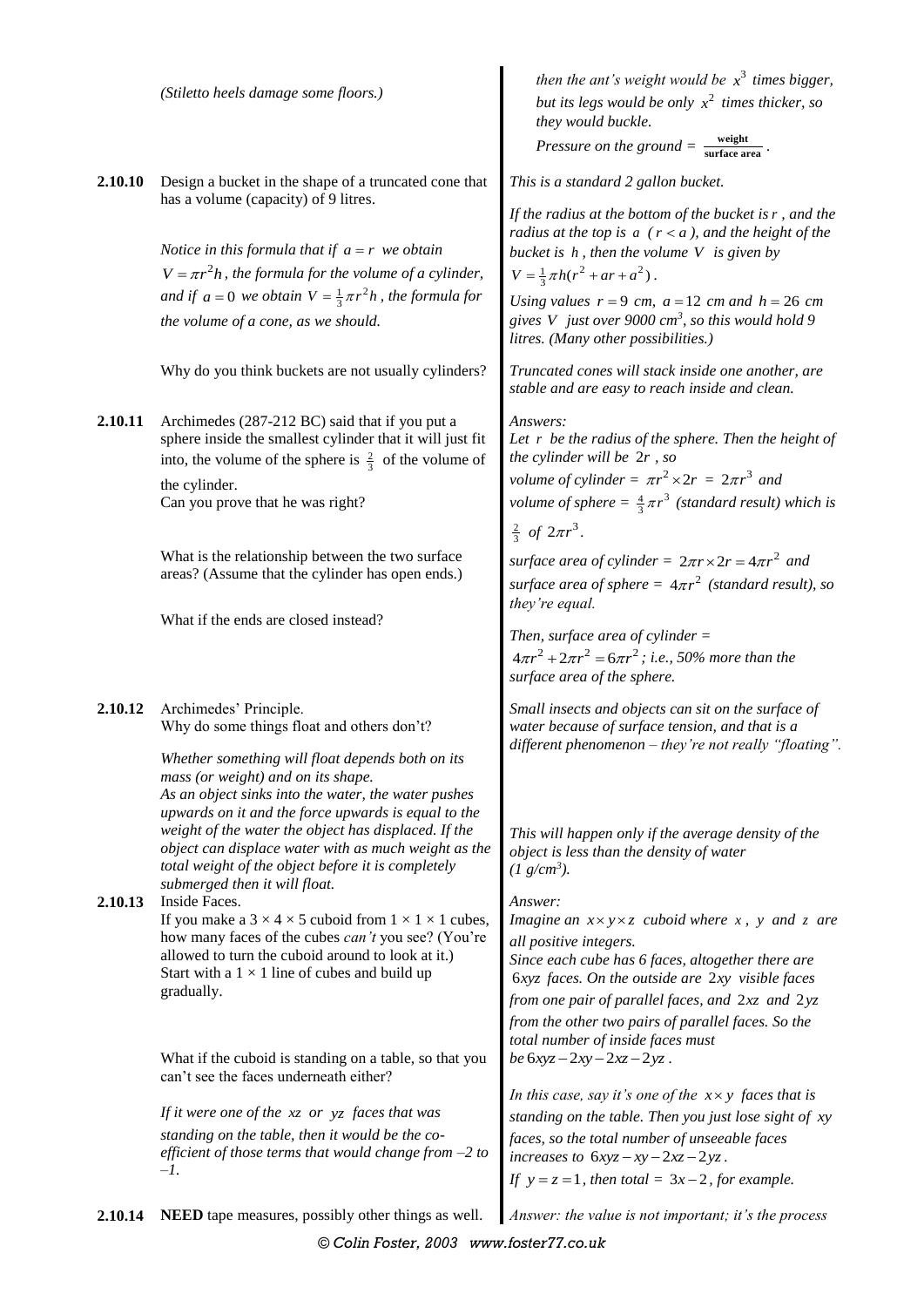|         | Estimate the volume of a human being.                                                                                                                                                                                                                                                                                                                                                                                                                                                                                                                                                                                   | adopted that matters.                                                                                                                                                                                                                                                                                                                                                                                                                                                                                                                                                                           |
|---------|-------------------------------------------------------------------------------------------------------------------------------------------------------------------------------------------------------------------------------------------------------------------------------------------------------------------------------------------------------------------------------------------------------------------------------------------------------------------------------------------------------------------------------------------------------------------------------------------------------------------------|-------------------------------------------------------------------------------------------------------------------------------------------------------------------------------------------------------------------------------------------------------------------------------------------------------------------------------------------------------------------------------------------------------------------------------------------------------------------------------------------------------------------------------------------------------------------------------------------------|
|         | Practical methods: could be done at home as a<br>homework; e.g., mark side of bath before and after<br>getting in (use something that will rub off!). Measure<br>the difference in height and multiply by the cross-<br>sectional area of the bath.<br>Theoretical methods: e.g., ignore hands, feet, etc.,<br>and treat the human body as a sphere on top of a<br>cuboid with two identical cylindrical arms and two<br>bigger identical cylindrical legs.<br>(See similar task in section 2.2.17.)<br>If you were flattened by a steamroller so that you<br>were only 5 mm thick, how big a splat would you<br>make?! | Size will obviously depend on age of pupils.<br>Theoretical approximation:<br><i>Head:</i> $\frac{4}{3}\pi r^3 = \frac{4}{3}\pi 10^3 = 4.2$ <i>litres</i> ;<br>Trunk: $20 \times 50 \times 50 = 50$ litres;<br>Arms: $2 \times \pi r^2 l = 2 \times 3.14 \times 4^2 \times 50 = 5$ litres;<br>Legs: $2 \times \pi r^2 l = 2 \times 3.14 \times 6^2 \times 80 = 18$ litres;<br>So total estimate $= 77$ litres approx, which seems<br>sensible.<br>Area = Volume/height = $0.08/0.005 = 16$ m <sup>2</sup> ; i.e., a<br>4 m by 4 m square!<br>(Be cautious if some pupils may be upset by this!) |
| 2.10.15 | Find out the world record for the number of people<br>who have simultaneously fitted inside a standard<br>telephone box.<br>(Possible homework.)                                                                                                                                                                                                                                                                                                                                                                                                                                                                        | Answer: About 20, depending on the type of<br>telephone box and the exact rules about whether you<br>have to close the door or be able to use the<br>telephone!                                                                                                                                                                                                                                                                                                                                                                                                                                 |
|         | Estimate a theoretical maximum.<br>Can estimate an average human volume (see above)<br>or estimate by taking average density as 1 kg/litre<br>(the same as water, since we just float) and an<br>average human mass as 70 kg. So our volume is<br>about 70 litres.                                                                                                                                                                                                                                                                                                                                                      | The dimensions are about 3 ft $\times$ 3 ft $\times$ 8 ft, so the<br><i>total volume</i> = 72 <i>cu ft</i> (= 2 $m^3$ <i>approx</i> ).<br>Assuming the average volume of a human being is 70<br>litres (see left), we would estimate a maximum of<br>about $2000/70 =$ about 30 people. In practice a lot<br>fewer.                                                                                                                                                                                                                                                                             |
| 2.10.16 | When no-one is using it, the water in the swimming<br>pool comes up to 50 cm below the level of the floor<br>outside the pool. How many people would have to<br>get into the pool (completely submerged) to make it<br>overflow?<br>(We'll assume the people are still, not jumping<br>around and making waves!)                                                                                                                                                                                                                                                                                                        | Answer: We could assume that the pool is 50 m by 25<br>m, so the area of the water's surface<br>$=$ 50 $\times$ 25 $=$ 1250 m <sup>2</sup> . We need to raise this by 50<br>cm, so the volume increase needed is<br>$1250 \times 0.5 = 625$ m <sup>3</sup> . If we take an average human<br>volume as 70 litres, then it would take 625 000/70 $=$<br>about 9000 people! (Not very practicable!)                                                                                                                                                                                                |
|         | The bottom of the pool actually slopes from one end<br>to the other so that one end is deeper than the other.<br>What difference would it make if we took this into<br>account?                                                                                                                                                                                                                                                                                                                                                                                                                                         | It would make no difference since that extra space<br>will be filled with water throughout.                                                                                                                                                                                                                                                                                                                                                                                                                                                                                                     |
| 2.10.17 | How many identical packets (cuboids<br>$3 \text{ cm} \times 4 \text{ cm} \times 5 \text{ cm}$ can you fit into these cuboid<br>containers?<br>1. 30 cm $\times$ 40 cm $\times$ 50 cm;<br>2. 30 cm $\times$ 40 cm $\times$ 51 cm;<br>3. 30 cm $\times$ 40 cm $\times$ 52 cm;<br>4. 30 cm $\times$ 40 cm $\times$ 53 cm;<br>5. 30 cm $\times$ 40 cm $\times$ 54 cm.                                                                                                                                                                                                                                                       | Answers:<br>1. 1000; 2. 1020; 3. 1040, 4. 1040 (still), 5. 1080.<br>Provided the packets fill the entire container with no<br>empty space, you can divide the volumes; i.e., for<br>question 1, $\frac{30\times40\times50}{3\times4\times5}$ = 1000, but a safer way (and<br>necessary if there are going to be any gaps) is to<br>think how many rows you'll get along each<br>dimension; i.e., $\frac{30}{3}$ = 10 along the 30 cm side,<br>$\frac{40}{4}$ = 10 along the 40 cm side and $\frac{50}{5}$ = 10 along the                                                                        |
|         | When the answers to these divisions are not integers,<br>you always need to round down.                                                                                                                                                                                                                                                                                                                                                                                                                                                                                                                                 | 50 cm side, and<br>$10 \times 10 \times 10 = 1000.$                                                                                                                                                                                                                                                                                                                                                                                                                                                                                                                                             |
|         | Try these ones (same size packets):<br>1. 10 cm $\times$ 15 cm $\times$ 20 cm;<br>2. 10 cm $\times$ 10 cm $\times$ 15 cm;<br>3. 10 cm $\times$ 10 cm $\times$ 10 cm;<br>4. 10 cm $\times$ 11 cm $\times$ 12 cm.                                                                                                                                                                                                                                                                                                                                                                                                         | 1. 50; 2. 20; 3. 12; 4. 18.<br>In general, if the sides of the container have lengths<br>$A$ , $B$ and $C$ , and the sides of the packets have<br>lengths $a$ , $b$ and $c$ , you need to work out the six<br>products $\frac{A}{a}$ $\frac{B}{b}$ $\frac{C}{c}$ , $\frac{A}{a}$ $\frac{B}{c}$ $\frac{C}{b}$ , $\frac{A}{b}$ $\frac{B}{a}$ $\frac{C}{c}$ , $\frac{A}{b}$ $\frac{B}{c}$ $\frac{C}{a}$ ,                                                                                                                                                                                          |